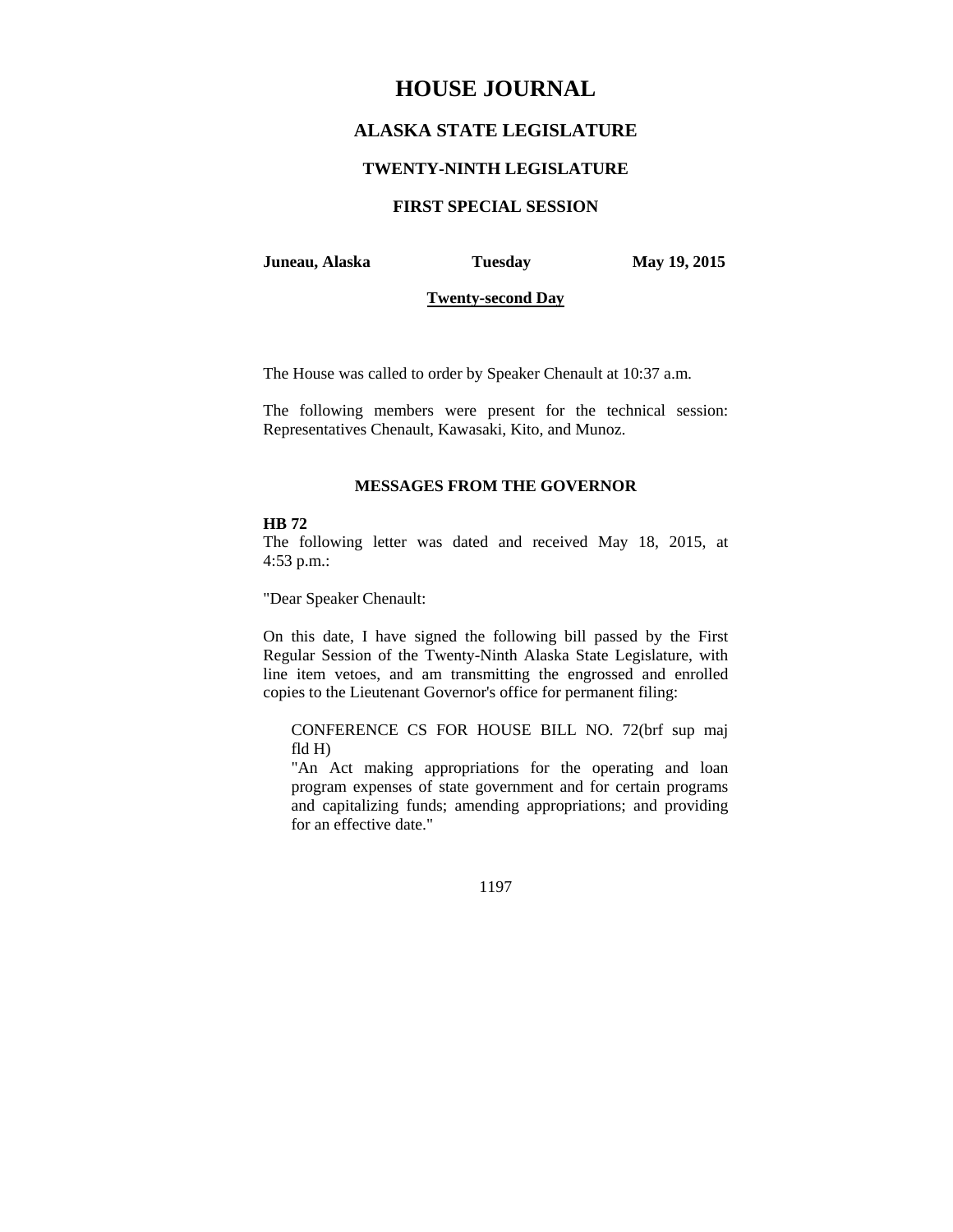Chapter No. 23, SLA 2015 [Effective Date: See Chapter]

My line item vetoes are extraordinary in light of the fact that the Legislature transmitted a budget in CCS HB 72(brf sup maj fld H) (HB 72) for fiscal year 2016 that was underfunded by nearly \$3,000,000,000. I called a special session on April 27, 2015, asking the Legislature to address the unfunded portion of HB 72. As of today, the Legislature has not resolved the funding shortfall.

In the event legislative action is not forthcoming, the line item vetoes ensure continued operation of critical State functions, including prisons, detention centers, and work by State Troopers. The version of HB 72 I have transmitted also will keep open facilities, including the Alaska Psychiatric Institute and the Alaska Pioneers' Homes and ensure distribution of health care payments for several months. This version of HB 72 ensures full debt service payments to mitigate the negative impact a significantly underfunded budget may have on the State's credit rating. In addition, it also allows every agency to allocate funds for heat, lights, and emergency maintenance and services for maintaining critical operations such as network communications and payroll. Finally, this option provides the ability to maintain programs that operate fully on earned receipts, designated funds, and federal funds.

Absent legislative action to address the shortfall, most other government functions will likely have to stop shortly after July 1. If the Legislature does not take action before June 1, 2015, layoff notices for personnel not directly responsible for health, life, and safety functions will be sent to affected employees.

Respecting the separate branches of government, both the Legislature and Judiciary budgets remain as presented in CCS HB 72(brf sup maj fld H).

Sincerely, /s/ Bill Walker Governor"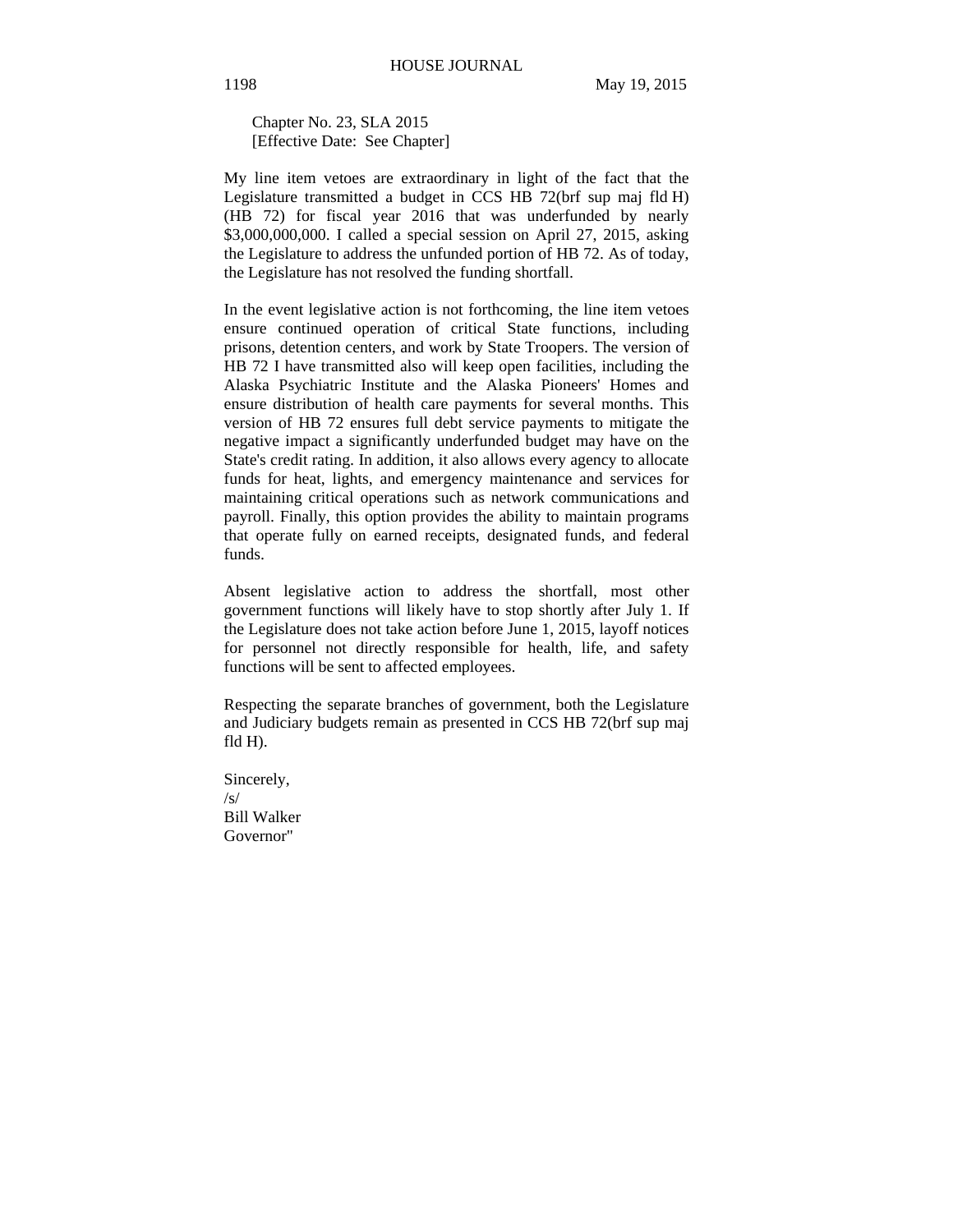May 19, 2015 1199

### **HB 73**

The following letter dated May 18, 2015, was received:

"Dear Speaker Chenault:

On this date, I have signed the following bill passed by the First Regular Session of the Twenty-Ninth Alaska State Legislature and am transmitting the engrossed and enrolled copies to the Office of the Lieutenant Governor for permanent filing:

## CONFERENCE CS FOR HOUSE BILL NO. 73

"An Act making appropriations for the operating and capital expenses of the state's integrated comprehensive mental health program; and providing for an effective date."

Chapter No. 24, SLA 2015 [Effective Date: July 1, 2015]

As passed by the Legislature, CCS HB 73 totals \$242,300,000, including \$201,900,000 in unrestricted general funds. Although I am signing CCS HB 73, I remain gravely concerned that the execution of programs and services will be negatively impacted by the current legislative budget impasse. I urge you to find a resolution to fund an adequate budget that provides for a healthy and sustainable future for all Alaskans.

Sincerely, /s/ Bill Walker Governor"

#### **ENROLLMENT**

### **HB 178**

The following was enrolled, signed by the Speaker and Chief Clerk, President and Secretary of the Senate, and the engrossed and enrolled copies were transmitted to the Office of the Governor at 12:09 p.m., May 19, 2015: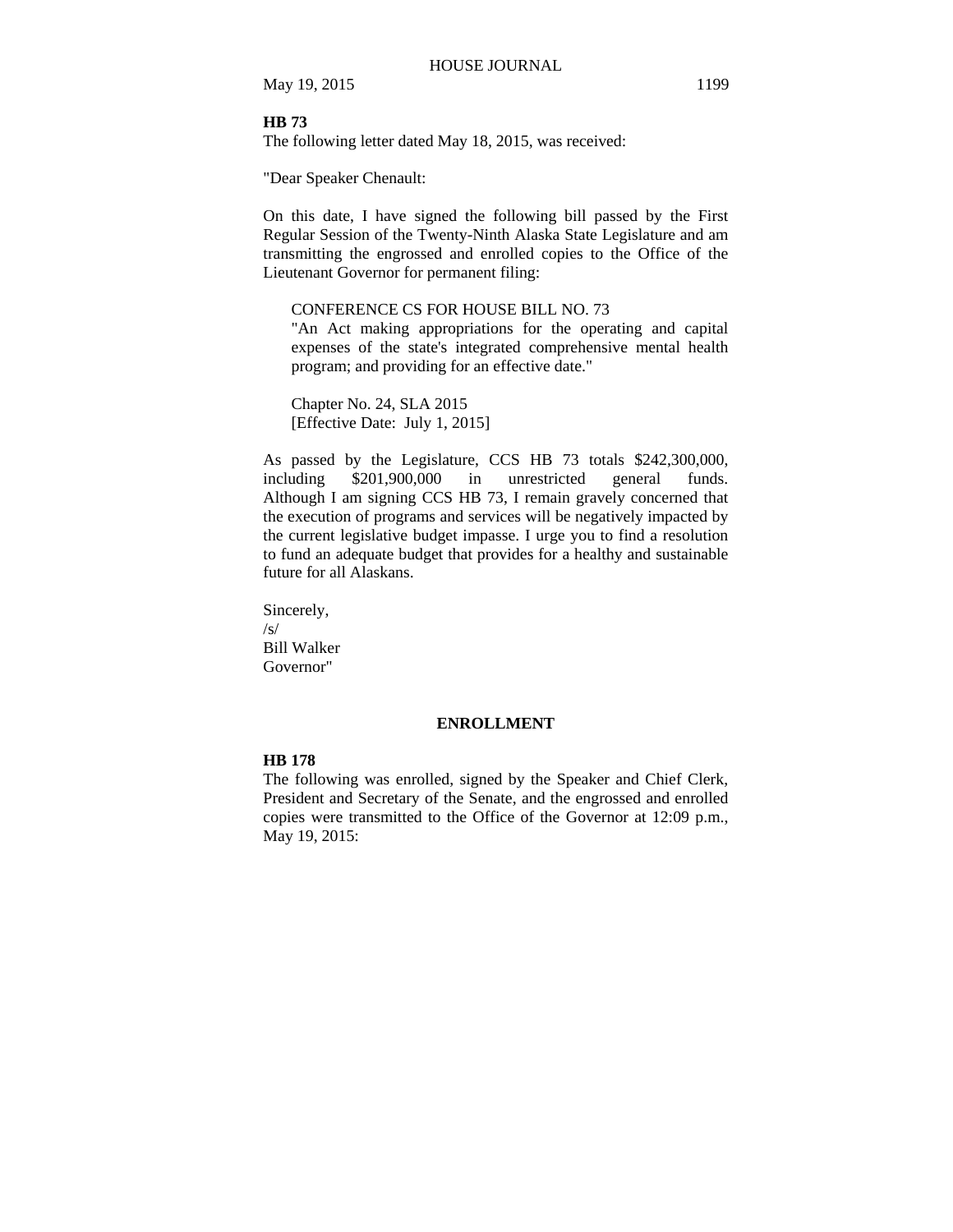### HOUSE BILL NO. 178

"An Act relating to workers' compensation fees for medical treatment and services; providing for an effective date by amending the effective date of sec. 5, ch. 63, SLA 2014; and providing for an effective date."

### **HB 180**

The following was enrolled, signed by the Speaker and Chief Clerk, President and Secretary of the Senate, and the engrossed and enrolled copies were transmitted to the Office of the Governor at 2:00 p.m., May 18, 2015:

HOUSE BILL NO. 180(efd add)

"An Act establishing the second Sunday of June each year as Children's Day; and providing for an effective date."

### **ANNOUNCEMENTS**

House committee schedules are published under separate cover.

## **ADJOURNMENT**

Representative Munoz moved and asked unanimous consent that the House adjourn until 1:00 p.m., May 21, 2015.

Representative Kito objected.

The Speaker stated that the objection to the adjournment motion is dilatory and ruled it out of order because today's session was noticed as a technical session.

Representative Kito appealed the ruling of the Chair.

The question being: "Shall the ruling of the Chair be sustained?" The roll was taken with the following result:

Sustain Ruling of the Chair **YEAS: 2 NAYS: 2**